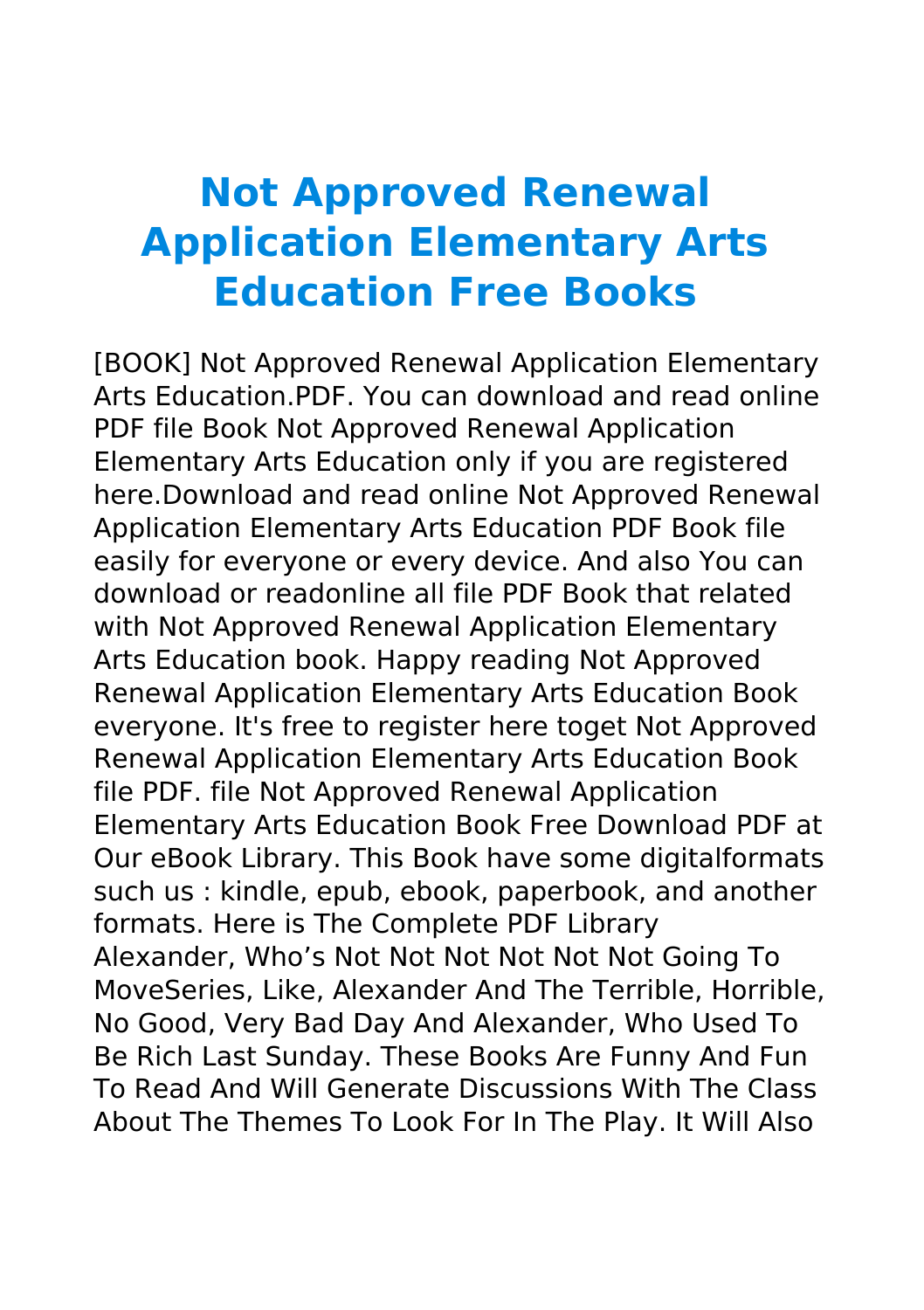Be An Excellent Opportunity To Talk Feb 29th, 2022ReNewal: An Arts Exhibition Nurses' Relaxation And Renewal ...Academy Of Medical Surgical Nursing Chicago Chapter NMH 317, Alpha Beta Chapter-Sigma Theta Tau, Church Health, Unity Hospice And These Individuals:Cora Palmer, Evelyn Perkins,

YalandaComeaux, Kathleen Blanchfield, Dennis And Mary AnnMcDermott, And Barbara Lockart. ... Lewis University College Of Nurs Jun 3th, 2022APPLICATION FOR RENEWAL OR RENEWAL AND …• New And Used Vehicle Dealers With A Dealer/Business Partner Identification Number Must Attach A Copy Of Their Current Lot License. • Transporter Registration Renewal Must Include Copies Of All Active Contracts With R Jun 9th, 2022.

ANCC Certification Renewal Requirements / CCCTM Renewal ...CATEGORY 1: Continuing Education •For APRN & Specialties •75 CE Required In Specialty & Including 25 CEs In Pharm (for APRNs) CATEGORY 2: Academic Credits •5 Semester Credits Or 6 Quarter Credits ... •Publish 1 Article In A Peer-reviewed Journal Or Book Chapter (clinician Jun 8th, 2022Renewal Denial, And Commission Hearings For Lease Renewal ...2 42 The Commission Adopted Regulation 4 VAC 20-1350-10 Et. Seq. With An Effective Date Of 43 October 1, 2019, Which Establishes The Procedures To Request Lease Renewal, Approved A 44 Renewal Processing Fee Of \$150.00 Per Lease, And Provided A Time-frame For Appeal And 45 Subsequent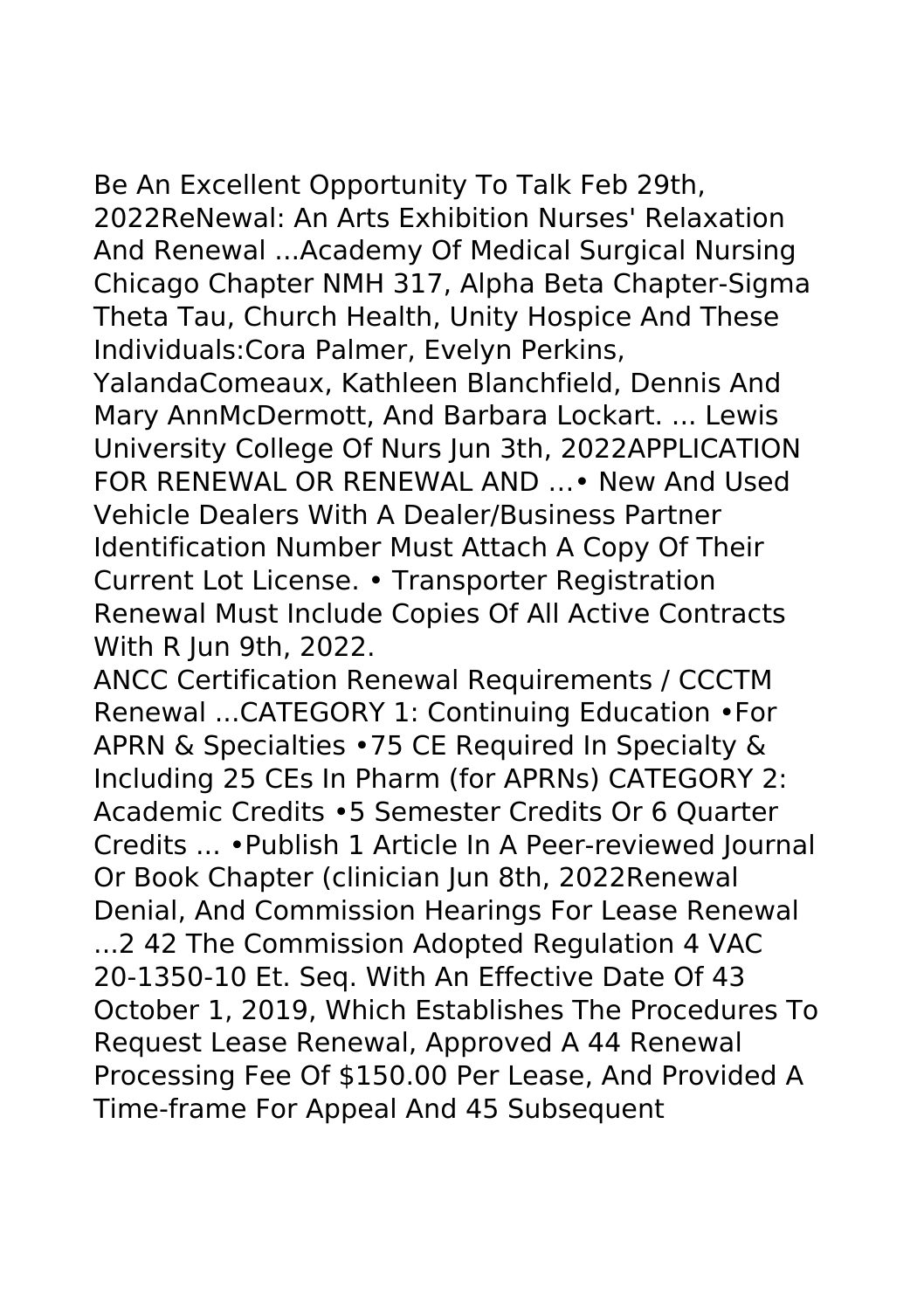Commission Hearing To Review Any Lease Renewal Denial. 46 May 23th, 2022RNs And APRNs: RENEWAL Renewal Starts July 1, 2021If You Experience Difficulties, Call The Customer Service Center At (614) 466-3947, Option#1, Monday-Friday, 8am- ... You Do Not Have This Type Of Personal Credit Or Debit Card, You Can Obtain These Pre-paid Cards At Local Stores To Use ... Thank You For Your Cooperation And Assistance Jan 25th, 2022.

Renewal Parts Data RP01414001E Panelboard Renewal Parts ...Renewal Parts Data RP01414001E Effective January 2011 Panelboard Renewal Parts Supplement EATON CORPORATION Www.eaton.com PRL 3a Parts Table 12. 20"- And 28"-Wide Cover Fills This Height Space Width Part Number 1X Blank Cover 1 3/8" 13" 4176B72H01 2X Blank Cover 2 3/4" 13" 4176B72H02 3X Blank Jan 29th, 2022RENEWAL CATHOLIC RENEWAL MINISTRIES & …Aug 07, 2021 · But Against The Rulers, Against The Au-thorities, Against The Powers Of This Dark World And Against The Spiritual Forces Of Evil In The Heavenly Realms. Therefore, Put On The Full Armor Of God, So That When The Day Mar 15th, 2022Magnum DS Power Circuit Renewal Parts Breakers Renewal ...RP01301001E For More Information Visit: Www.cutler-hammer.eaton.com Renewal Parts Effective: June 2003 Page 9 Magnum DS Power Circuit Breakers Renewal Parts And Accessories Electrical Attachments Table 13.ÊShunt Trip (Opening Coil) Table 14.ÊSpring Release (Closing May 6th, 2022.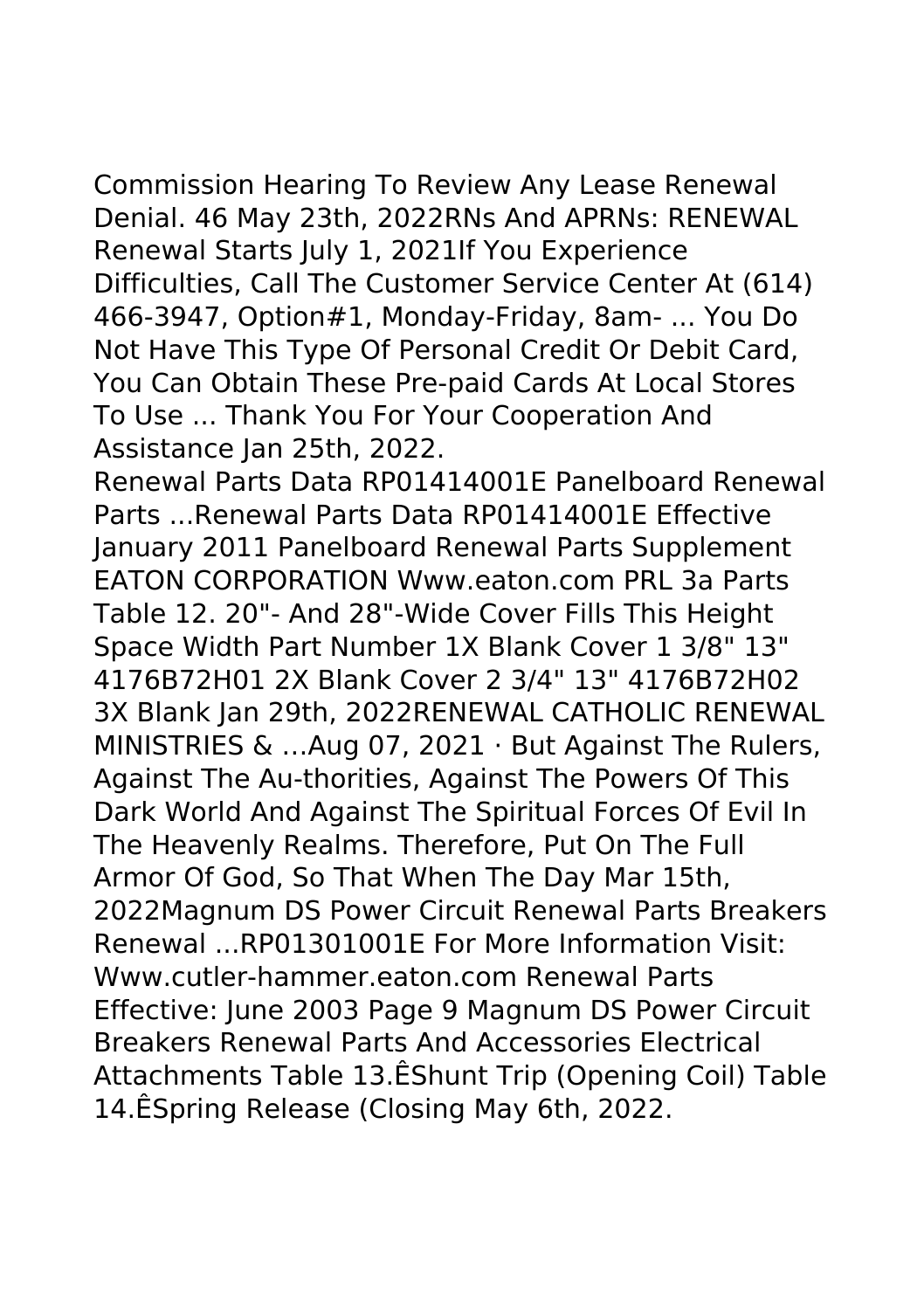Capital Capital Renewal - CR Capital Renewal - Self ...ABE/T+ \$0 \$0 \$7,000,000 \$0 \$7,000,000 ABE T+ Building - Parking Ramp Ramp ABE/T+ Total \$0 \$0 \$29,000,000 \$0 \$29,000,000 Anwatin \$0 \$2,674,760 \$0 \$0 \$2,674,760 Anwatin, Roof Section: A , Replaced Or Installed In: 1996, Renewed By: Contractor, Roof Type: 4-Ply BUR-Asphalt , Area FT2: 133788, Next Scheduled Life ... Jan 28th, 2022NOT ALLOWED APPROVED FOOD LIST NOT ALLOWED BABY …Eggs; Eggs With Omega-3 ANY BRANDOTHER CEREALS • DRY (varieties Of Mature Beans, Peas Or Lentils; 16 Oz. Only)(Tasteeos) • CANNED (varieties Of Mature Beans, Peas Or Lentils; 15.5-16 Oz. Only) BEANS, PEAS And LENTILS ALLOWED - STORE BRANDS, SKIPPY, JIF • Creamy Or Crunchy Reduced/Low Jan 16th, 2022Nebraska K-12 Fine Arts Standards: Visual Arts (Approved ...Nebraska K-12 Fine Arts Standards: Visual Arts (Approved By The Nebraska State Board Of Education March 4, 2014) 2 It Is The Policy Of The Nebraska Department Of Education Not To Discriminate On The Basis Of Gender, Disability, Race, Color, Religion, Marital Staus, Age, National Origin Or Genetic Information In Its Education Feb 12th, 2022. Fine Arts Standards Of Learning Visual Arts ElementaryA) Ask Questions About Art And Artmaking. B) Generate Multiple Ideas For An Art Challenge. C) Share Ideas With A Group. 1.2 The Student Will Apply A Creative Process For Artmaking. A) Examine A Variety Of Solutions To Art-making Challenges. B) Describe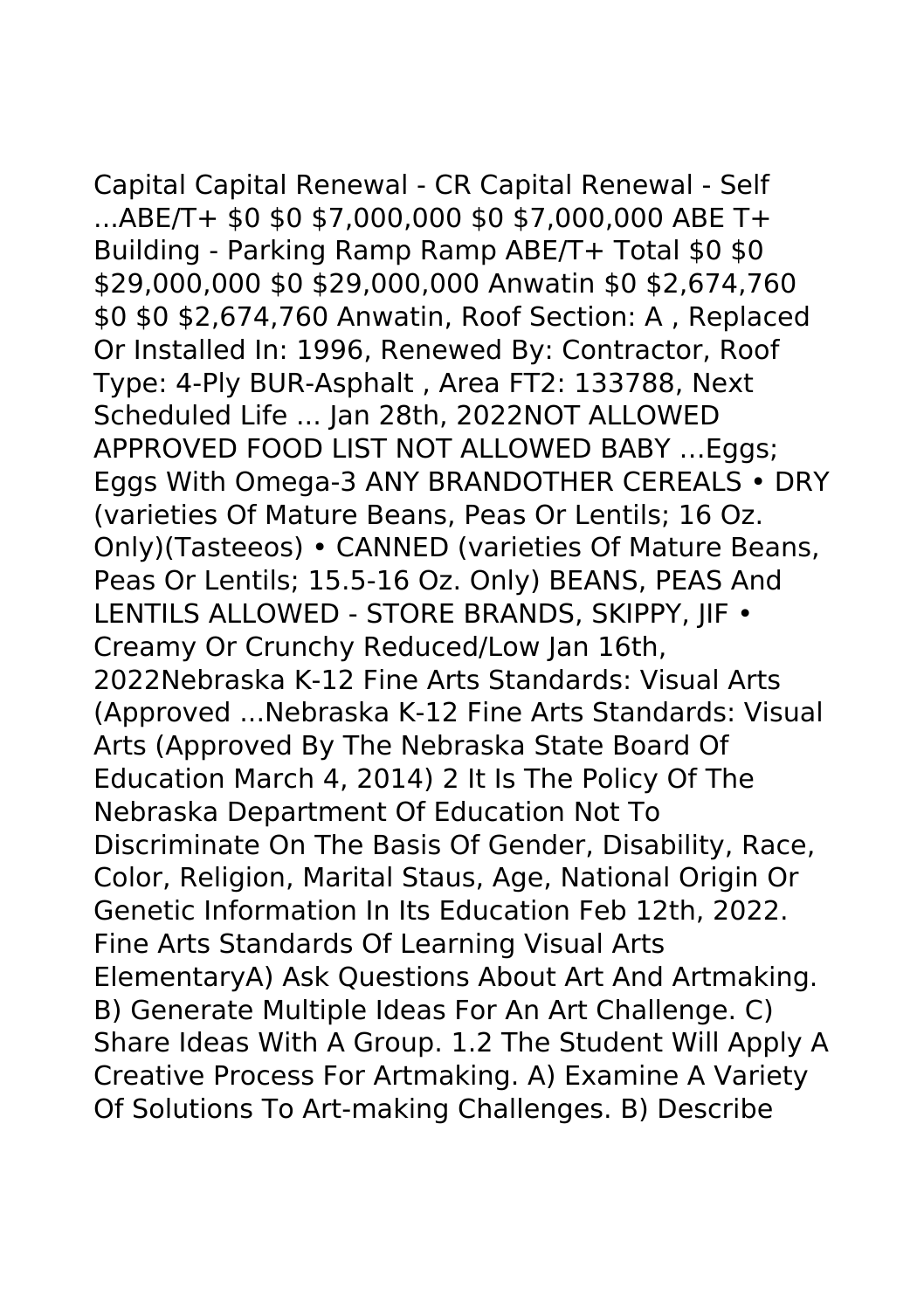Steps Used In The Creation Of Works Of Art. 2.2 The Student Will Apply A Creative Process For Mar 21th, 2022Fine Arts Standards Of Learning Theatre Arts ElementaryThe Student Will Improvise Characters From Stories. 1.1 The Student Will Share Ideas To Improvise Elements Of Stories With A Setting, Characters, And Conflict. 2.1 The Student Will Improvise A Plot With A Beginning, Middle, And End. 3.1 The Student Will Construct And Improvise Indi Mar 16th, 2022Financial Assistance Application New Application Renewal ...Instructions For Completing Financial Assistance Application Section One: Patient Information Name: Print Your Last Name, First Name, And Middle Initial. Birth Date: Print Your Date Of Birth Including The 4 Digit Year. Guarantor Number: Print

The Guarantor Number Located In The Top Right Corner Of Your UNC Health Care Billing Statement. Feb 15th, 2022.

Montana Office Of Public Instruction Approved Renewal Unit ...Jun 25, 2021 · OPI Approved Renewal Unit Provider Directory 2 Of 32 . Renewal Unit Approved Provider Contact First Contact Last Contact Email 3D Institute Mitch Hull Mitch.hull@3dinstitute.com A Teacher CEU Toolbox Kacey Sensenich Kacey@teacherceutoolbox.com A Teacher CEU Toolbox

Sherri Coultrup Ceo@dfciworld.com Absarokee Public Schools Meredith Feddes … Mar 9th, 2022Approved Trainer RENEWALCoursework And Degree Conferred.

\_\_\_Professional Resume With Complete Professional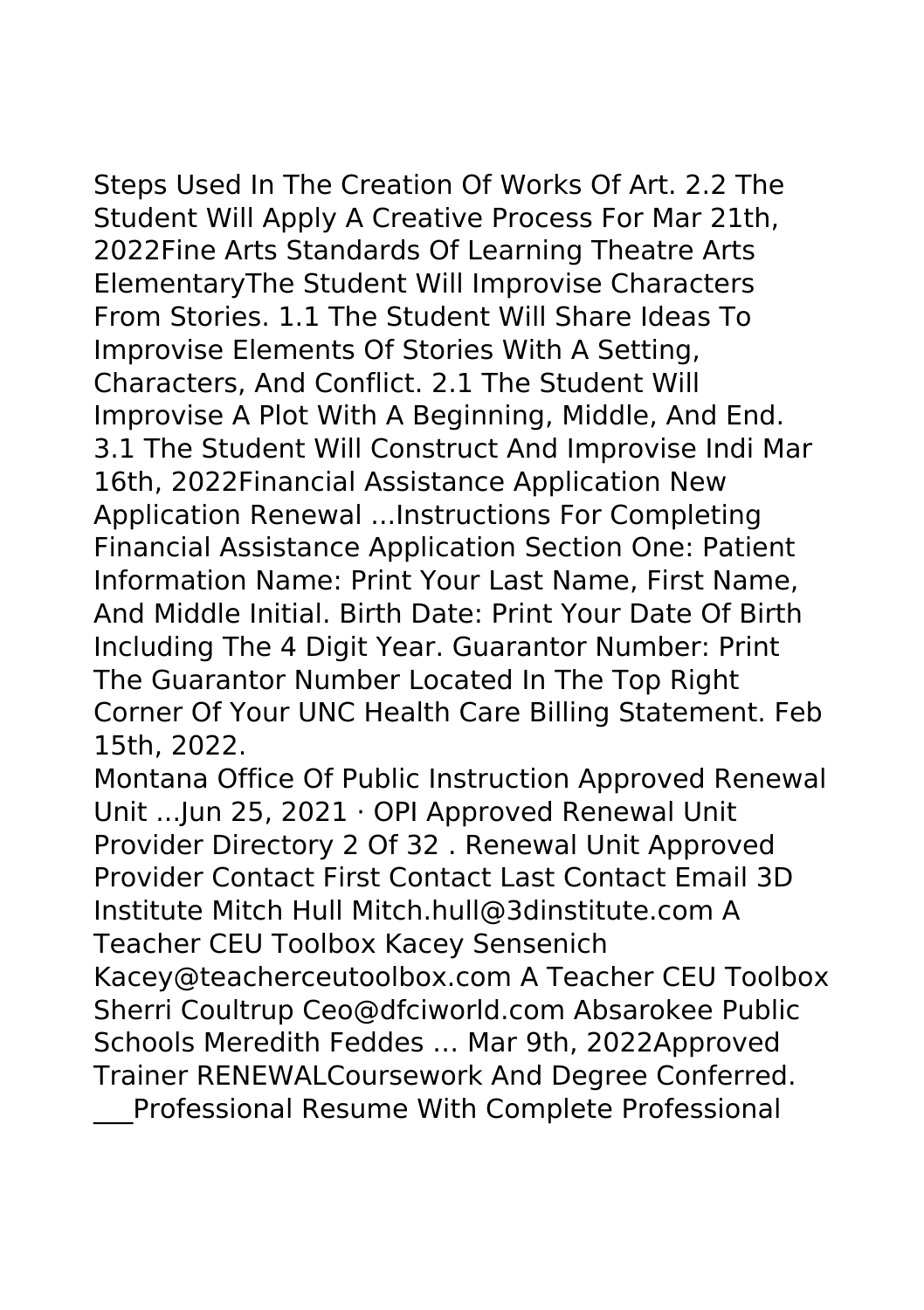Work Experience As It Relates To The Training Topics Being Offered. Two Signed Professional Letters Of Recommendation That Reference Your Ability As A Trainer ... Associates Degree - 15 Hours, ... Mar 18th, 2022Montana OPI Approved Renewal Unit Provider DirectorySep 30, 2021 · OPI Approved Renewal Unit Provider Directory 2 Of 32 . Renewal Unit Approved Provider Contact First Contact Last Contact Email 3D Institute Mitch Hull

Mitch.hull@3dinstitute.com A Teacher CEU Toolbox Kacey Sensenich Kacey@teacherceutoolbox.com A Teacher CEU Toolbox Sherri Coultrup

Ceo@dfciworld.com Absarokee Public Schools Meredith Feddes … Jun 10th, 2022.

Approved Entities - Project Renewal, Inc.Culinary Arts Training Program : CW -1165 -4540. Fort Washington Men's Shelter : CW -1165 -4541. Fort Washington On-Site Rehabilitation Program : CW -1165 -4542 . New Providence Women's Shelter : CW -1165 -4543. Clinton Residence : CW -1165 -4544. Safe Haven : CW -1165 -454 Apr 8th, 2022Not Like The Flu, Not Like Car Crashes, Not Like4/16/2020 Not Like The Flu, Not Like Car Crashes, Not Like - The New Atlantis Https://www.t henewatlantis.com/publications/article\_detail.asp?id=9 75&css=print 3/5 Jun 22th, 2022Form 8633 DO NOT PRINT— DO NOT PRINT— DO NOT …DO NOT PRINT— DO NOT PRINT— DO NOT PRINT— DO NOT PRINT Form 8633 (Rev. 7-2003) Page 3 New! New! This Form 8633 Is The New Combined Form To Use To Apply To Be An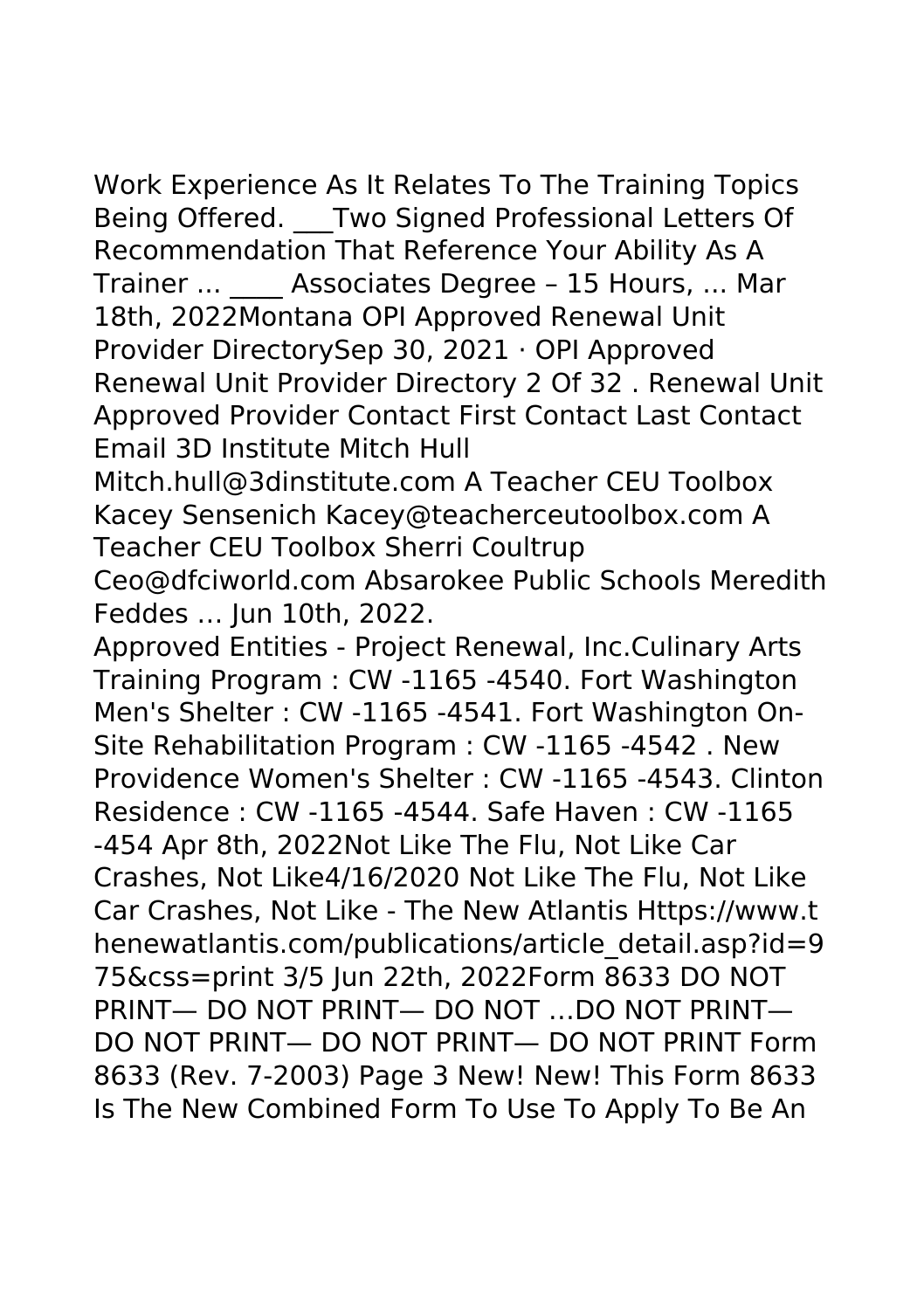Authorized E-file Provider Of Any Of The Individual Or Business E-file Programs. Filing Requirements Who To Contact F Apr 11th, 2022.

DNS - Did Not Start; DNF - Did Not Finish; DQV - Did Not ...Ragnar Trail Appalachians 2014 Preliminary Results Bib TeamName Type Class + Division LAPS COMPLETED Lap1 Lap2 Lap3 Lap4 Lap5 Lap6 Lap7 Lap8 Lap9 Lap10 Lap11 Lap12 Lap13 Lap14 Lap15 Lap16 Lap17 Lap18 Lap19 Lap20 Lap21 Lap22 Lap23 Lap24 Total Time Status Adjusted Laps Feb 3th, 2022Not WaNted Not Not WaNted WaNted -MarylandMarsh-dwelling Animals Means Of Introduction: Hitchhiked Into Maryland In Ballast Water Status In Maryland: Last Seen In Portions Of The Potomac, Patuxent, Susquehanna, And Choptank Rivers Purple Loosestrife Alias: Lythrum Salicaria Not WaNted Photos Courtesy Of: Kerrie Kyde, MDNR Not WaNted Native: Lower Great Lakes, Mississippi River, And ... Apr 20th, 2022Bachelor Of Arts In Visual Arts & Bachelor Of Fine Arts In ...Jul 11, 2019 · All Students Must Pass The Portfolio Review Before Advancing To The Visual Arts Graphic Design Track: Projects From Art 119 And 156 Must Be Uploaded To Behance And Submitted Electronically On The Program Website. After Completing The Prerequisite Courses Students May Apply By April 30 May 20th, 2022. Other Creative: Fine Arts/Performing Arts/Theater ArtsStreet 24700 McBean Pkwy City Valencia State CA

Zip Code 91355 Phone 661-255-1050 Fax